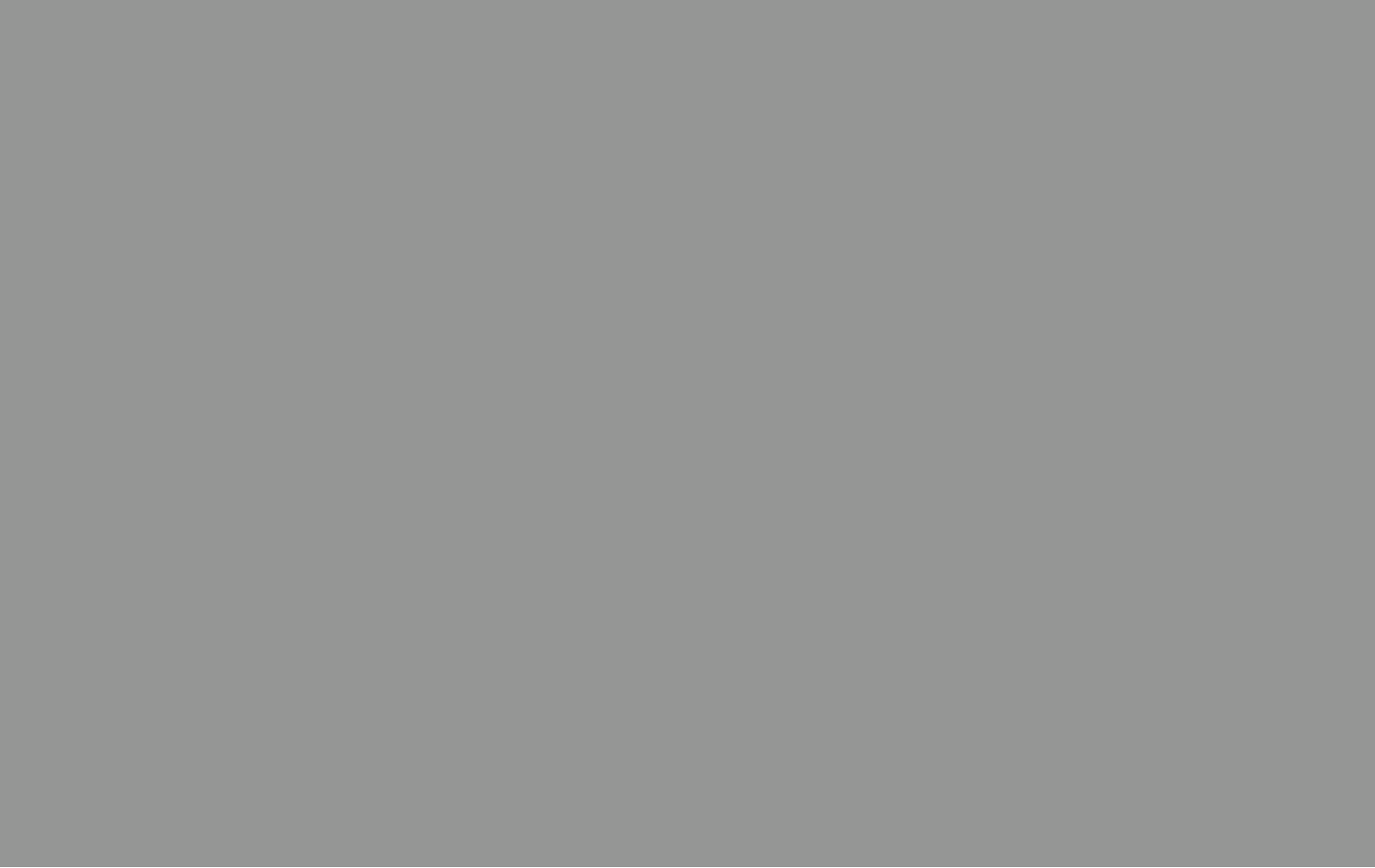## **◆ Introduction**

### **World Mastercard® from Riyad Bank**

There is an incredible world out there just waiting to be explored and enjoyed. World Mastercard® from Riyad Bank is your perfect companion. Amongst its many advantages, it offers a plethora of exclusive travel bene�ts, such as priority service, attractive discounts, and unmatched offers.

Let World MasterCard® from Riyad Bank open the door to priceless experiences that will surely be cherished for a life time.

**For more information visit https:**

**//w w w. r i ya d b a n k .co m /e n /p e rs o n a l - b a n k i n g /c re it-cards/world-mastercard.**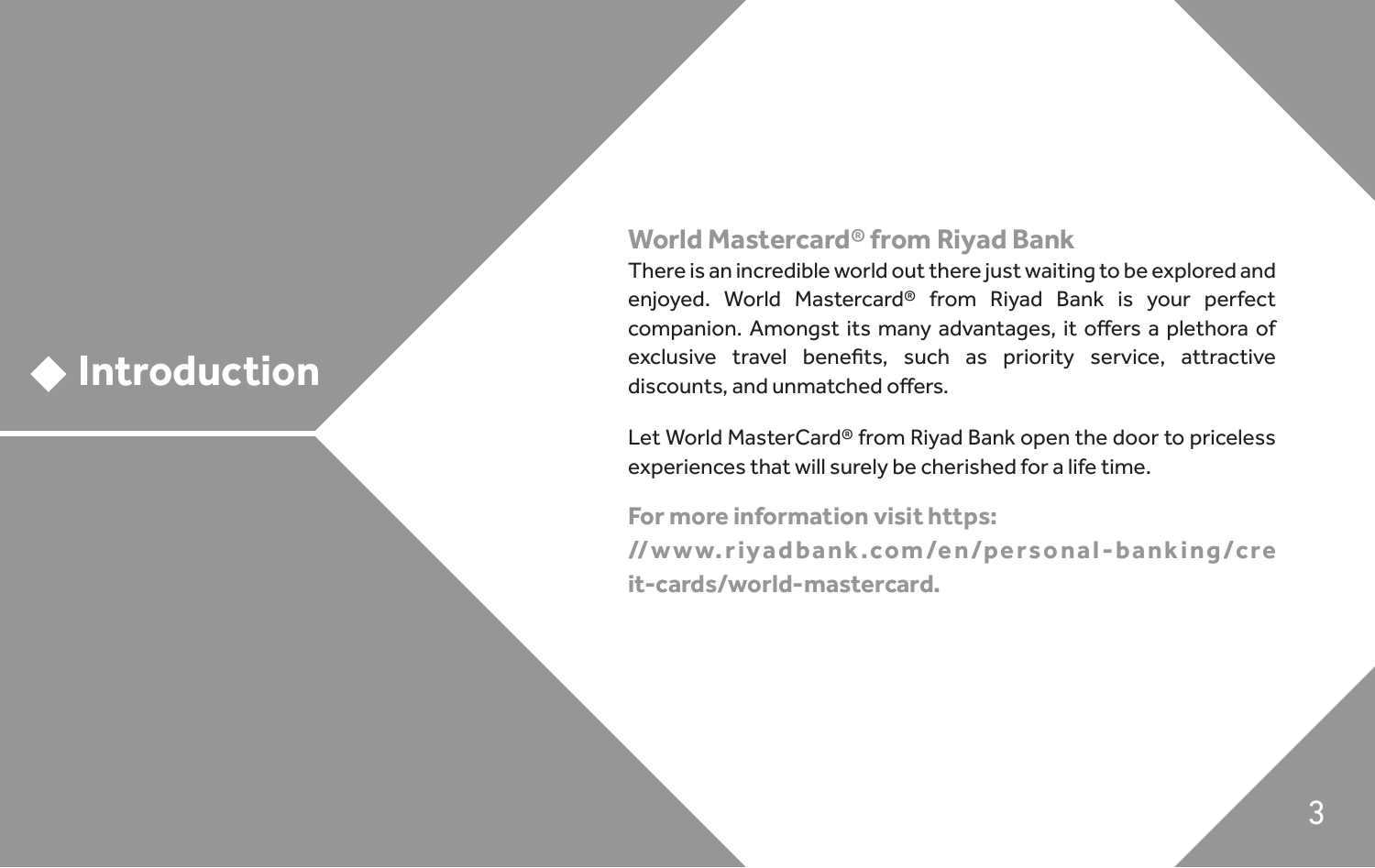# **Services**

# **World**

**Onefinestay:**

Enjoy a quality stay that includes a 10% discount, complimentary daily house cleaning on stays over 7 nights, at 2,000 onefinestay properties across London, Paris, Milan, Florence, Rome, New York, Los Angeles, San Francisco and Sydney

**For more information, just press: h t t p s : //w w w. m a s t e r c a r d . c o m . s a /a r - s a /c o n s u m e r s / f i n d - c a r d - p r o d ucts/world/travel/onefinestay.htmlwww.spg.com/mastercard**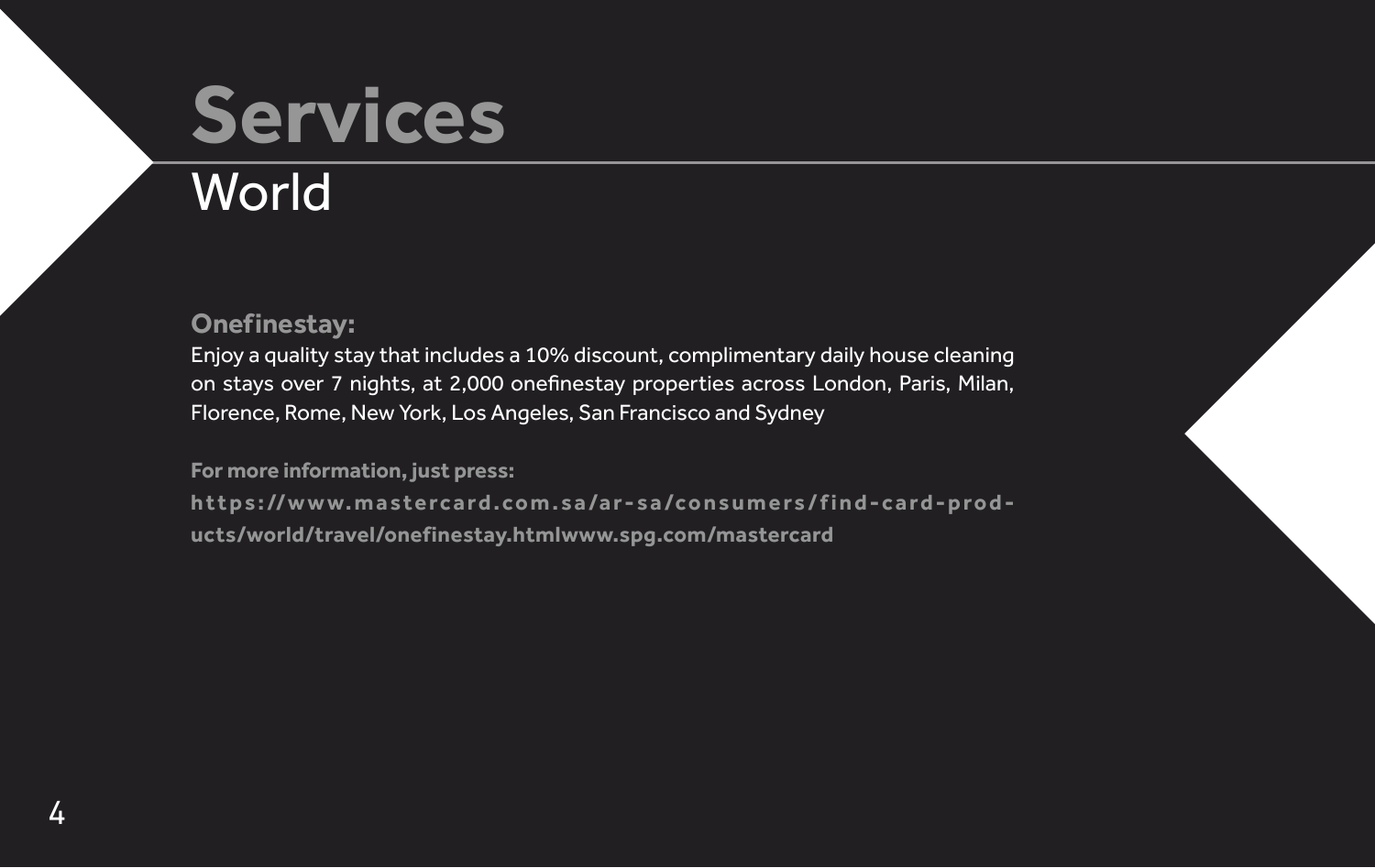### **Lounge key:**

Travel should always feel like a privilege. And, with LoungeKey, it does. As a World Mastercard cardholder, you receive:

- Complimentary LoungeKey airport lounge membership
- Unlimited access\* for you to over 900 lounges in more than 450 cities in over 135 countries, worldwide
- Access to business facilities—email, internet, phones, fax machines, and conference space in some lounges
- Complimentary refreshments and snacks
- LoungeKey T&C apply.

\*Visit charges may apply depending on country of card issuance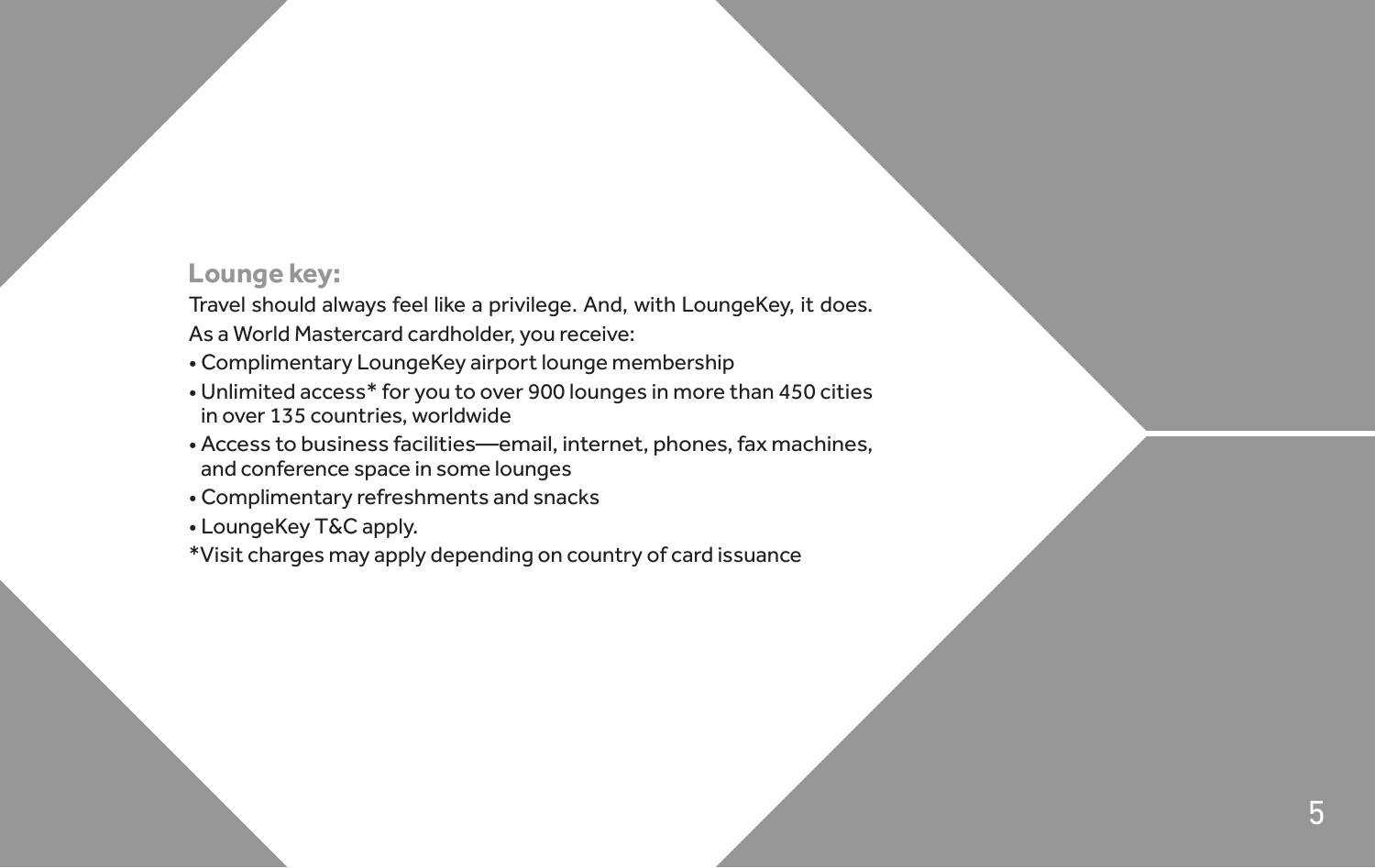### **Marriott Bonvoy**

Get complimentary nights at over 200 participating Marriott Bonvoy hotels across the Middle East and Africa.

Book your stay using your World Elite™ and World Mastercard® and receive:

- One complimentary night when booking two nights
- One complimentary night when booking three nights
- Two complimentary nights when booking six nights

### **Cleartrip**

Going on a holiday or booking that business trip? Book your ticket on Cleartrip using your World Mastercard and enjoy a 10% discount on any international roundtrip airfare.

### **How To Redeem:**

Simply click here and book. Please ensure to enter promo code MCWORLD and pay with your World Mastercard®.

- O�er valid for World Elite and World Mastercard cardholders
- Discounts is applicable on base fare only
- O�er cannot be used in conjunction with any other o�ers and is subject to availability
- Cleartrip T&Cs apply
- Mastercard has the right to amend the o�er or these terms & conditions at any time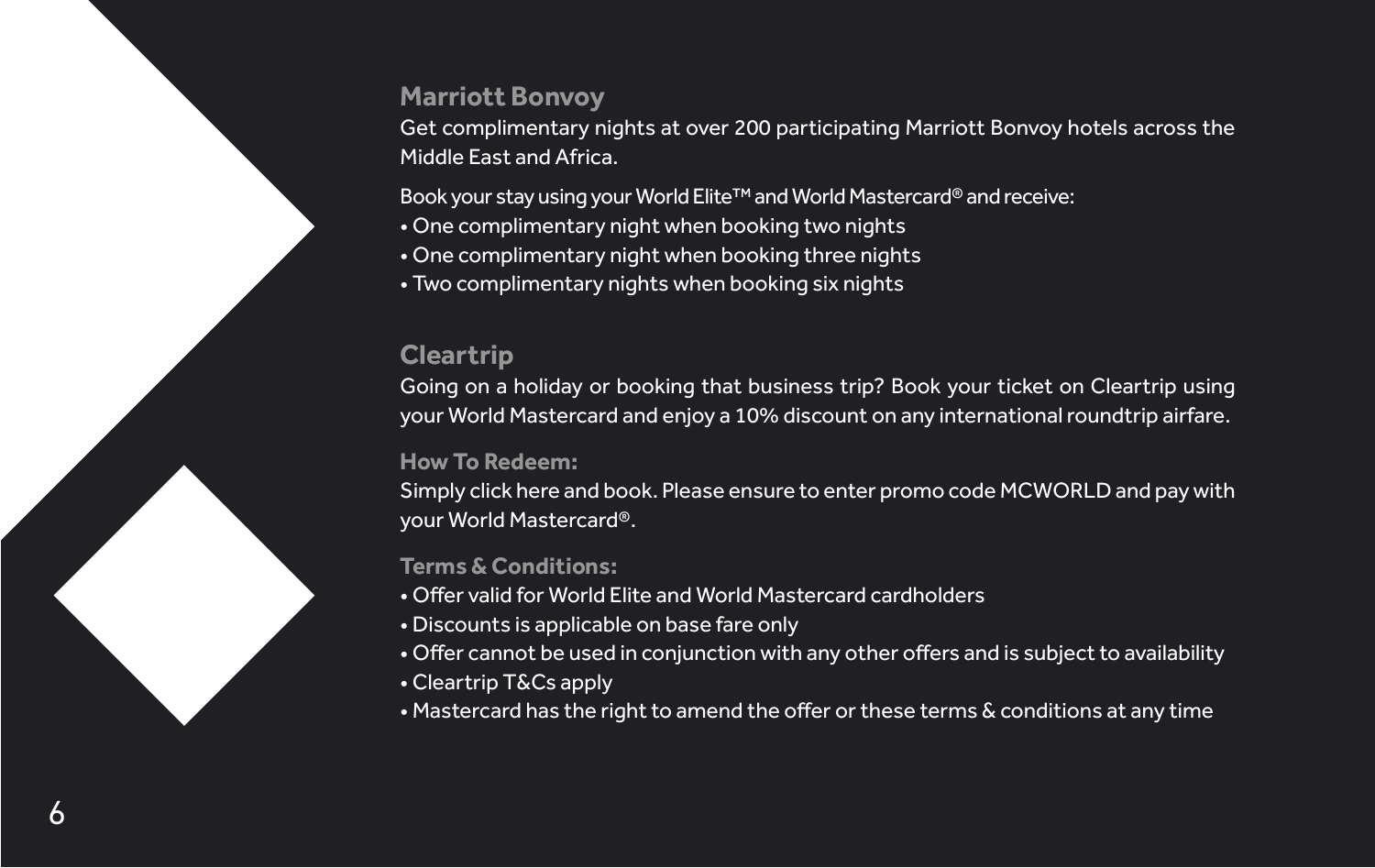### **Hertz**

Renting a car is now hassle-free. With World Mastercard, you are automatically eligible for Hertz Gold Plus Rewards® Five Star, which is otherwise obtainable through 7 qualifying Hertz Gold Plus Rewards rentals in a 12-month period.

### **Enjoy special privileges and benefits, such as:**

- Bypassing the rental queue at many of the world's busiest airports
- One car class upgrade at participating locations (subject to availability)
- Faster returns with Hertz Instant Return®
- Up to 15% o� best publicly available rates at participating Hertz locations worldwide
- Fee waiver for an additional driver (spouse/domestic partner for Gold Plus Rewards Members)

### **How To Redeem:**

Simply click here to enroll in Gold Plus Rewards and get upgraded to Five Star status. If you are already a Gold Plus Rewards member, please login to your profile and enter CDP 814540 to upgrade to Five Star.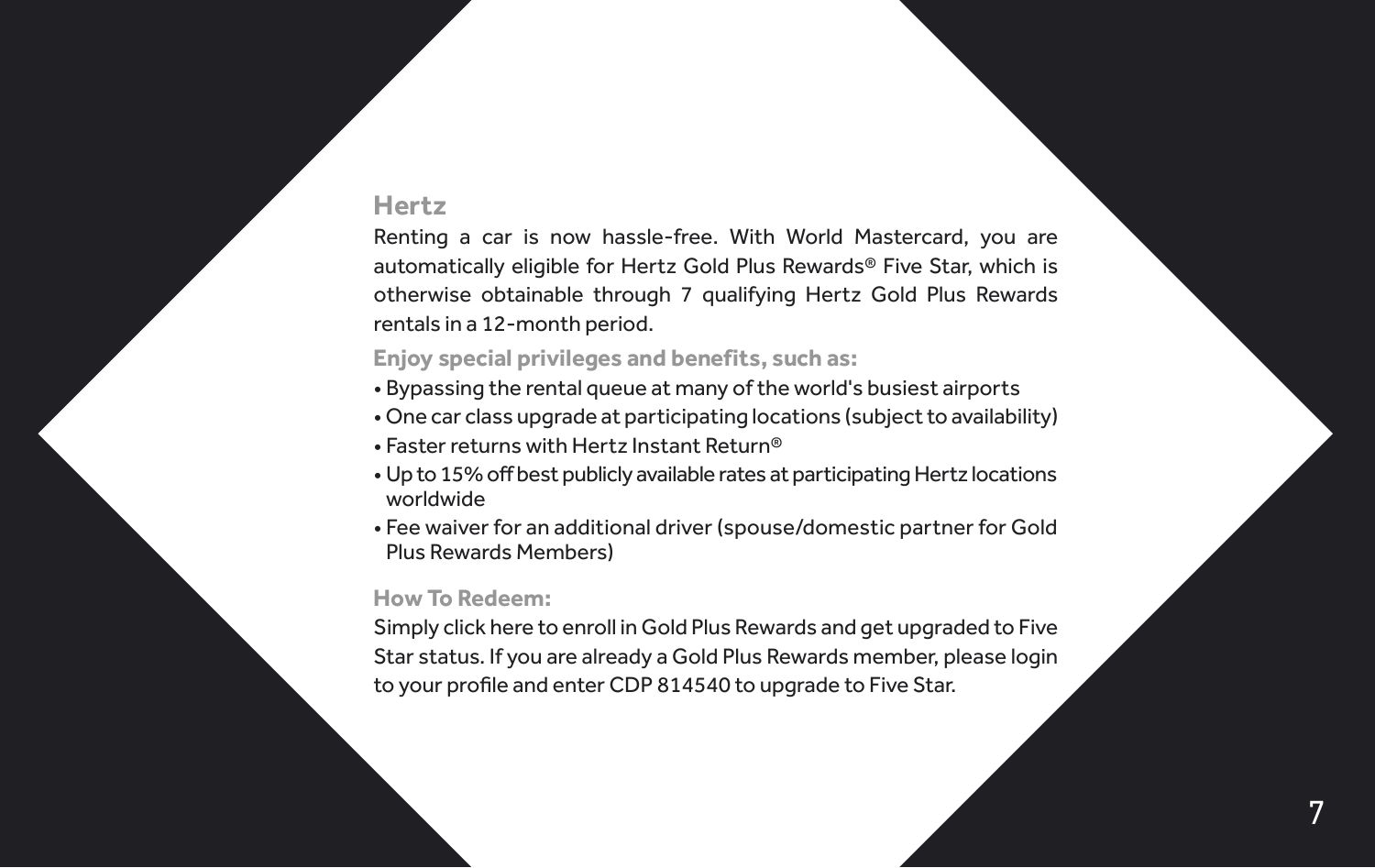- O�er valid for World Mastercard cardholders
- Hertz Gold Plus Rewards Five Star membership is valid for 12 months from date of enrollment
- Once Cardholder is registered on Merchant's systems, Merchant will send a welcome pack along with membership card within four (4) weeks
- In all cases, a valid Mastercard card must be registered as the form of payment in their Gold Plus Rewards membership pro�le
- A Mastercard Card must be presented at rental counter if payment is enacted physically. Online payments will be processed using applicable Mastercard cards
- Car Class upgrade does not apply to Hertz Collections (Green, Fun, Prestige and Family)
- Car Class upgrade is subject to availability of a large car at time of rental and available at participating Hertz worldwide with the exception for Greece and the UAE
- Car Class upgrades are not guaranteed at reservation and are subject to vehicle availability at the time and place of rental
- Hertz T&Cs apply
- Mastercard has the right to amend the o�er or these terms & conditions at any time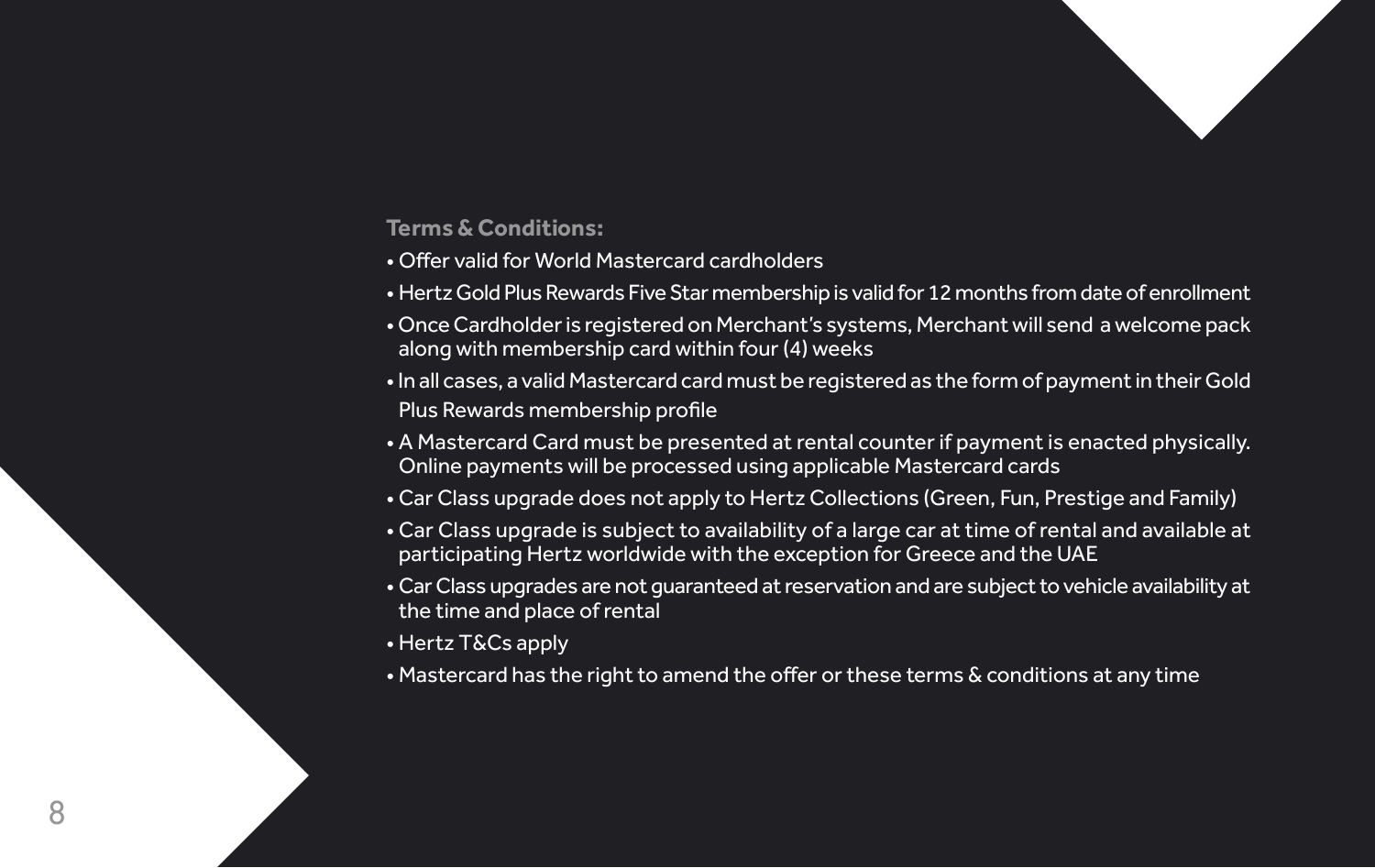**Careem**<br>Book a ride with Careem and have your own personal driver take you where you need to go. Choose Book a ride with Careem and have your own personal driver take you where you need to go. Choose the car type that suits your taste, book on the spot or schedule for a later pickup, and enjoy the comfort of your ride.

Now when you travel across countries in the Middle East with World Mastercard®, you can enjoy:

• 20% OFF three rides every month

**How To Redeem:** Download Careem from the App Store or Google Play Store. To enable the 20% discount on up to three rides per month, enter promo code MASTERCARD when booking.

- O�er valid for all Mastercard credit & debit cardholders
- O�er valid for rides paid with a Mastercard credit & debit card
- O�er is valid across all car types, excluding limited time o�ers & Hala Taxi
- Discount amount per trip has a maximum value of 40 of each currency (i.e.: AED 40 in the UAE, SAR 40 in Saudi Arabia, etc.)
- Rides cannot be accumulated
- Careem T&Cs apply
- Mastercard has the right to amend the o�er or these terms & conditions at any time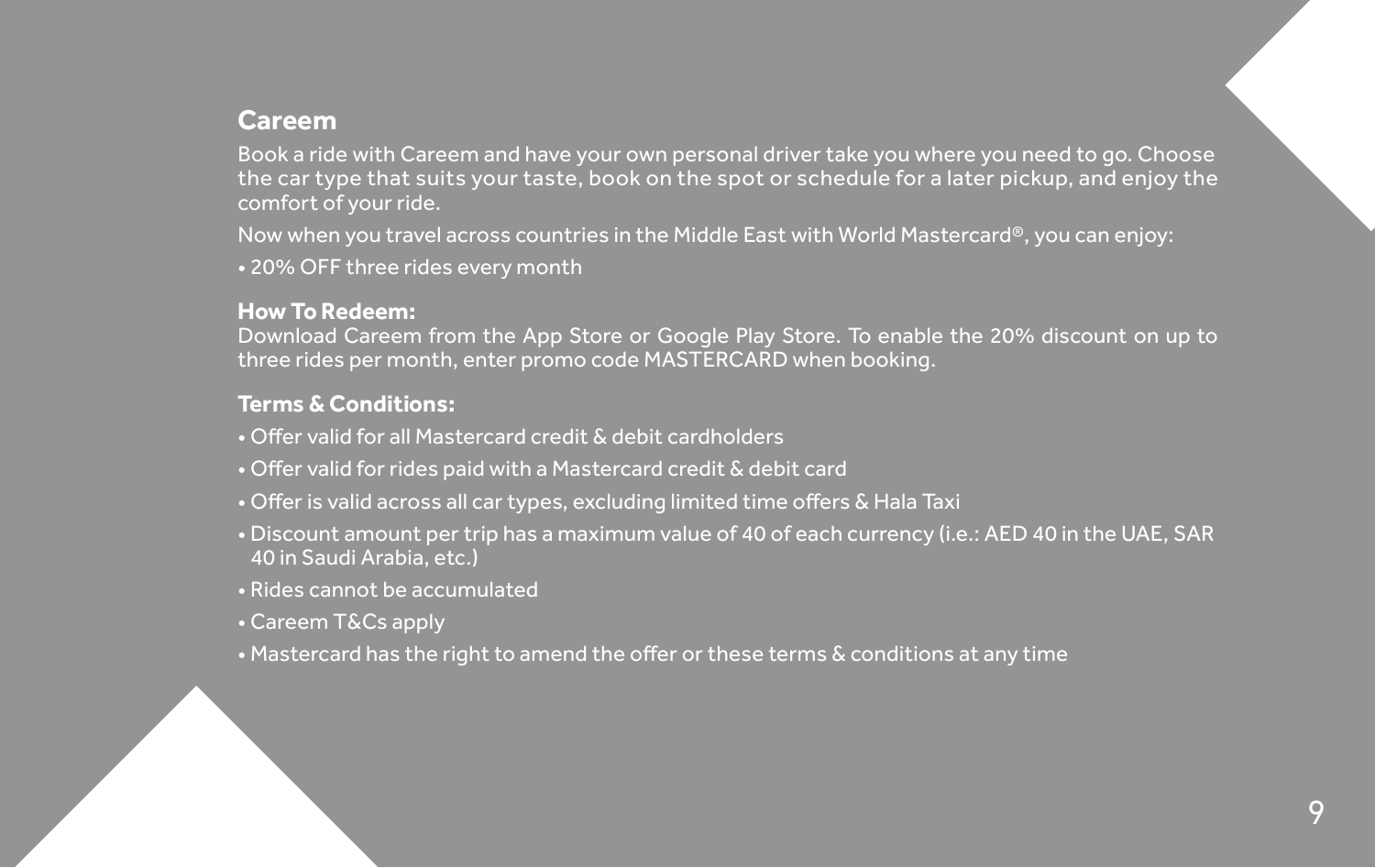

### **Avis**

Whether you are traveling with your family or on a business trip, enjoy exclusive benefits with

Avis. With your World Mastercard®, you can now enjoy access to:

• Up to 25% off your next car rental

• A complimentary upgrade with every rental, worldwide

• 10% o� Premium Chau�eur Drive services

### **How To Redeem:**

Simply click here and use your World Mastercard card to reserve your vehicle today.

- O�er valid for World and World Elite Mastercard® cardholders
- This o�er is exclusively for Mastercard® cards issued in the Middle East and Africa only
- Discounts are valid across Europe, the Middle East, Africa, Asia, the United States, and Canada
- Complimentary upgrade is valid across all Avis locations, worldwide click here for full voucher terms and conditions
- O�er is only available for reservations booked online at: www.avisworld.com/mastercardmea
- The offer must not be used in conjunction with any other coupon or promotions
- Merchant T&Cs apply
- Mastercard has the right to amend the o�er or these terms & conditions at any time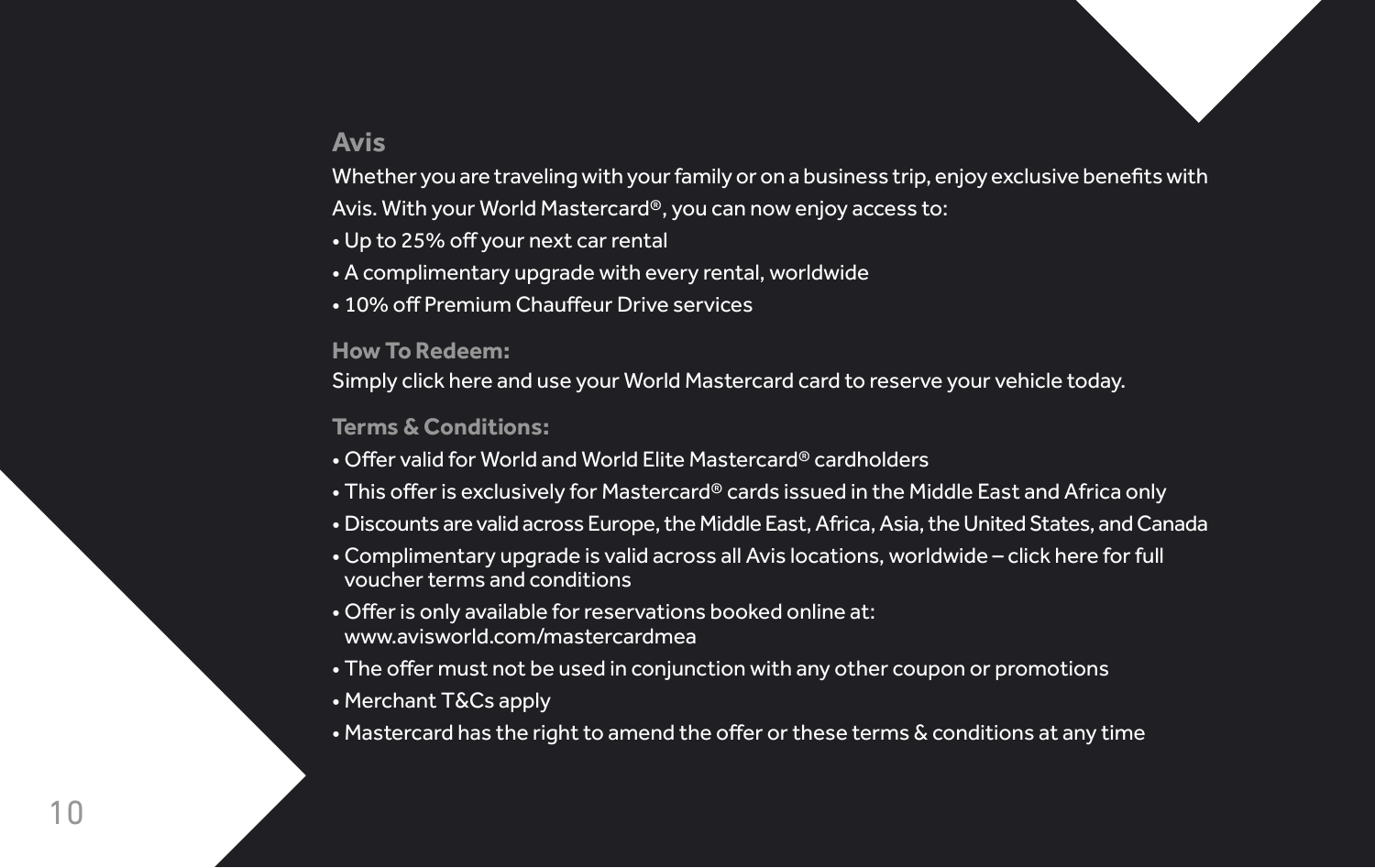**Hotels.com** With hundreds of thousands of properties in over 200 countries and territories, Hotels.com provides incomparable choices.

Now when you pay for your next vacation with your Mastercard® you can enjoy: • Up to a 10% discount off the price of your booking for selected properties Eligible properties will be marked with the Mastercard promo code. Discount only applies to one room per booking

### **How To Redeem:**

Simply go to https://www.hotels.com/mastercardmea and apply the promo code MASTERCARDMEA upon checkout with your Mastercard®. Applicable to bookings paid in full online with an eligible card.

- This coupon is only valid for Mastercard MEA cardholders when paying with an eligible bank card
- Use this coupon to get 10% off the price of your booking at a participating Best Price Guarantee hotel when you stay between 1 and 28 nights
- You must pay for your stay when you make the booking. The discount only applies to the first room in the booking. You'll need to pay the full price for any other rooms. The discount doesn't apply to any taxes, fees or additional costs
- To use this coupon, you must be over 18 years old and resident in the Middle East. You may only use this coupon for bookings made between 12:01 am MT on 05/09/2019 and 11:59pm MT on 30/09/2020 on the Middle East (English) version of Hotels.com for a stay to be completed between 08/09/2019 and 30/09/2020. Bookings are subject to availability and the hotel's terms and conditions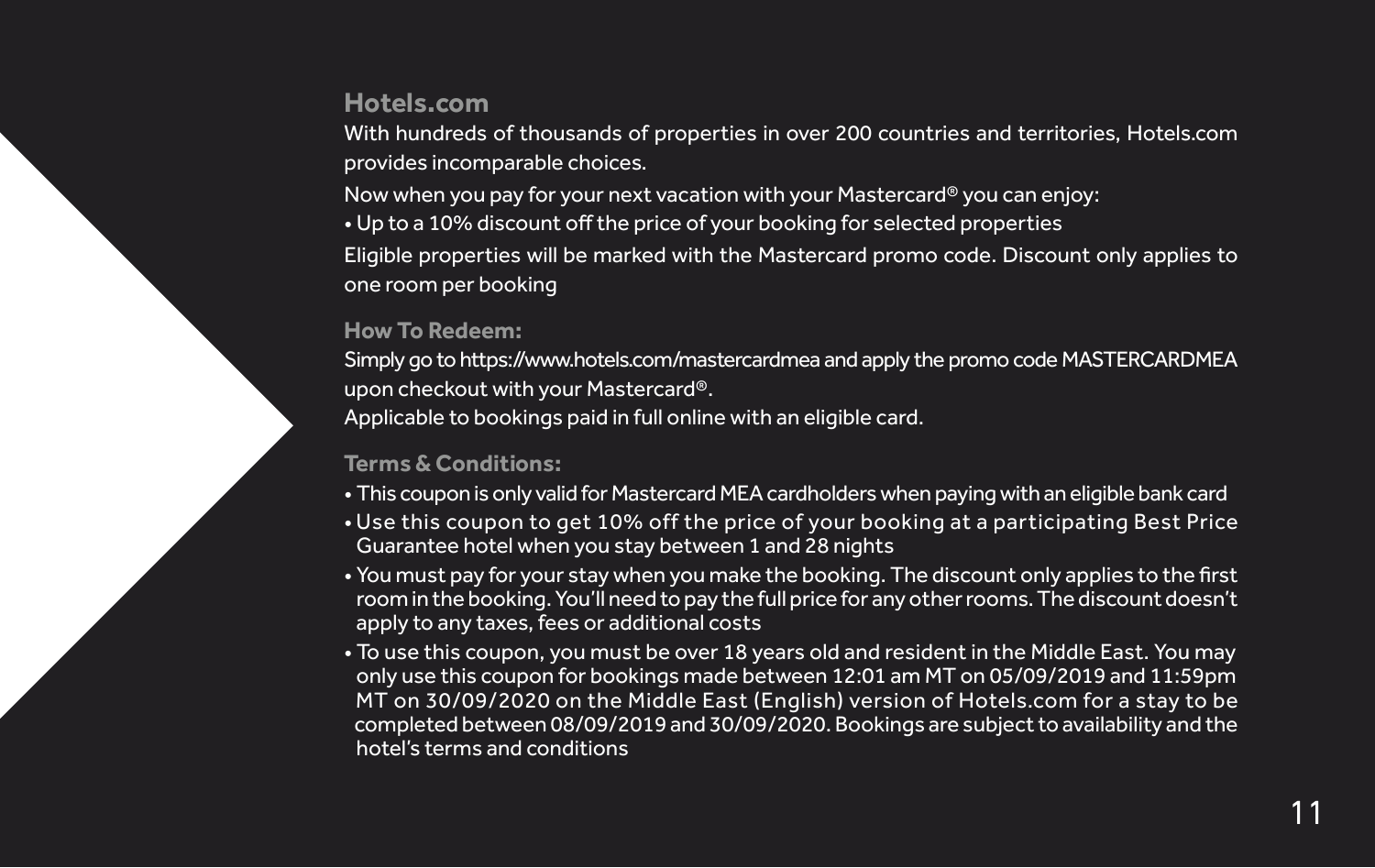- This coupon can't be used for: Package bookings i.e. hotel + �ight Bookings made through Group Travel Services Bookings paid for at the hotel Bookings paid for in a foreign currency Bookings at non-participating hotels Bookings made prior to receipt of this coupon
- Go to http://www.hotels.com/page/hotel-exclusions-emea/?pos= HCOM\_ME&locale=en\_IE for a list of non-participating hotels. Participating hotels are subject to change at any time.
- You can only use this coupon for a maximum of �ve bookings and each time it must be used in full. After those �ve bookings you won't be able to use this coupon again, even if you cancel one or more of those bookings.<br>This coupon is only valid for the first 10000 bookings made by all
- This coupon is only valid for the first 10000 bookings made by all customers using this coupon. You'll be able to check that it's still valid before completing a booking. There's a limit of one coupon per booking.
- This coupon can be combined with discounted prices on Hotels.com. It cannot however be used in conjunction with any other promotion on Hotels.com, whether o�ered by a third party or otherwise.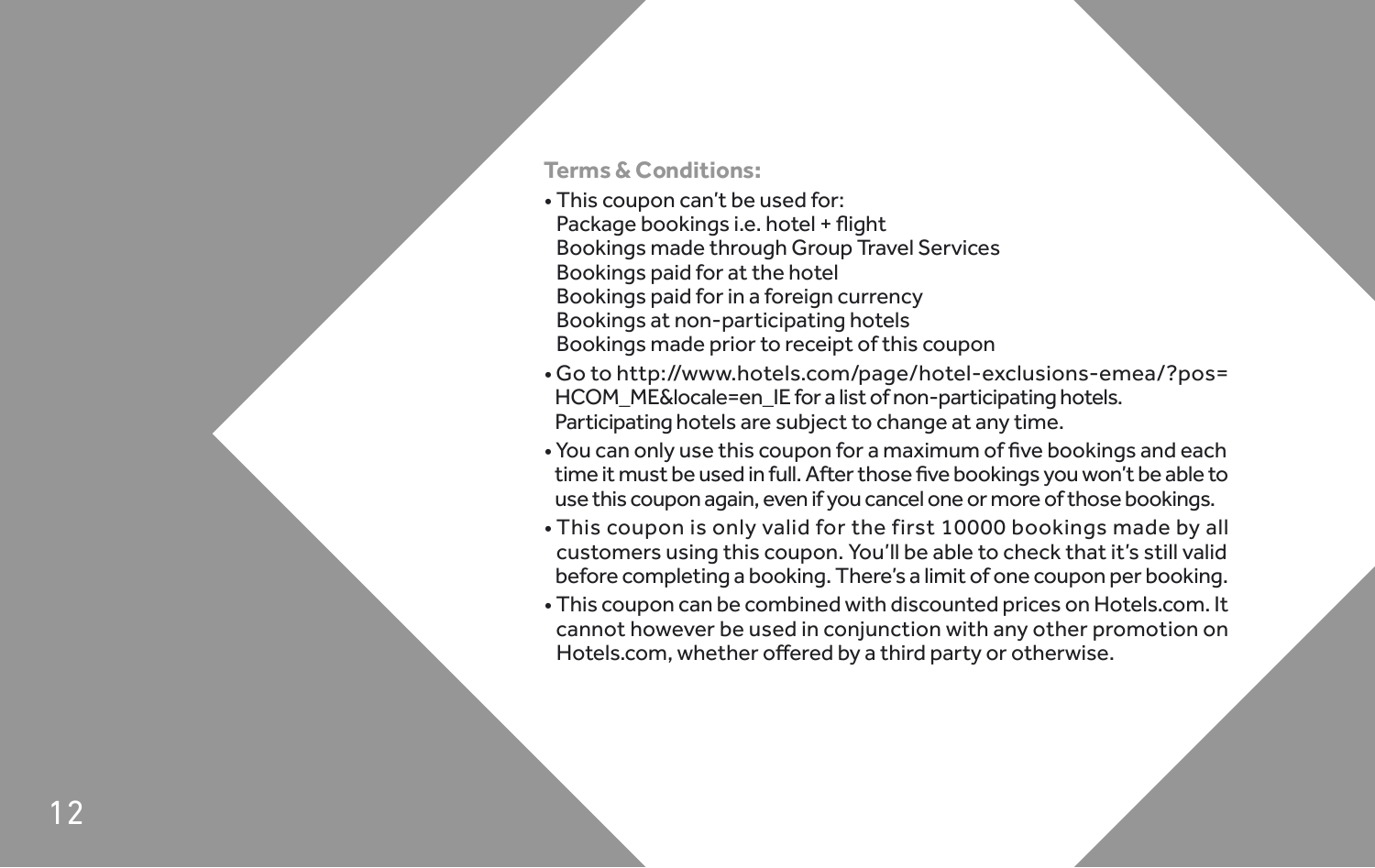- **Terms & Conditions:** You can't collect or redeem Hotels.com™ Rewards nights when you use this coupon.
- You can't apply this coupon to taxes, fees, or charges including, without limitation, extra guests, phone calls, cancellation fees, parking, or other charges. You must pay these charges when you make your booking, or directly at the hotel.
- You can't redeem this coupon for cash, and it can't be transferred or sold.
- It's void where prohibited by law. Improper use of the coupon by you is prohibited and could be construed as fraud. We reserve the right to change or withdraw this o�er at any time and to cancel any bookings made where the coupon has been used to make any speculative, false or fraudulent bookings or any bookings in anticipation of demand.<br>• I kual booking terms and conditions anoly
- Usual booking terms and conditions apply (see hotels.com/customer\_care/terms\_conditions.html) and all bookings are subject to availability.
- Hotels.com is the promoter of this o�er.
- These terms and conditions are governed by and construed in accordance with the laws of the State of Washington.

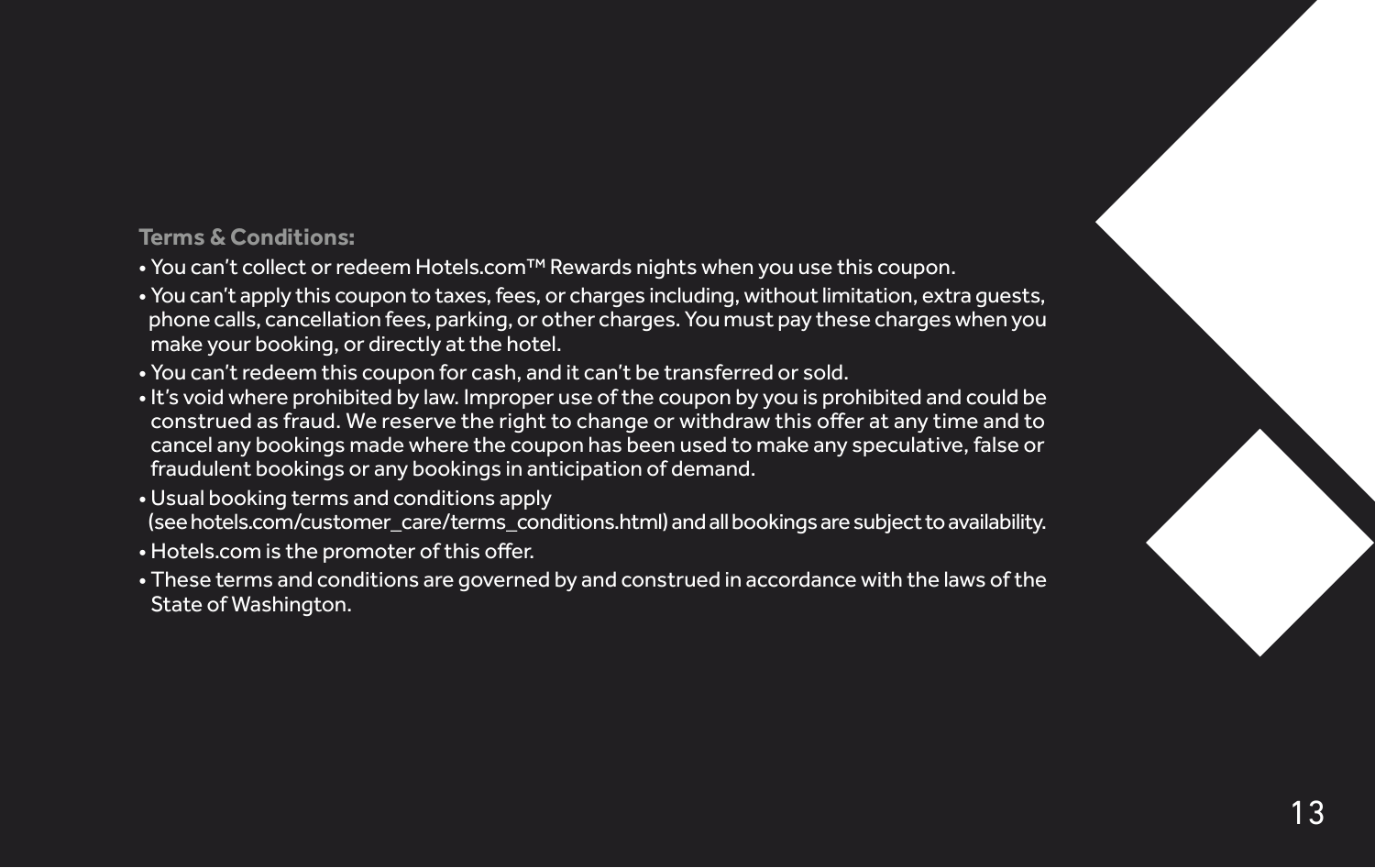### **Myus.com**

Shop at over 100,000 U.S. retailers, including Apple, Amazon and Ralph Lauren and get fast, reliable, affordable international shipping with MyUS, #1 in the industry with over 10 million packages shipped since 1997.

As a Mastercard cardholder, you will receive:

- A MyUS address to use at checkout with your favorite online stores
- Free Premium Membership for 2 years (a \$120 value)
- Free account setup (a \$20 value)
- 30% off shipping for first month following registration
- 20% o� shipping for remainder of 2 year membership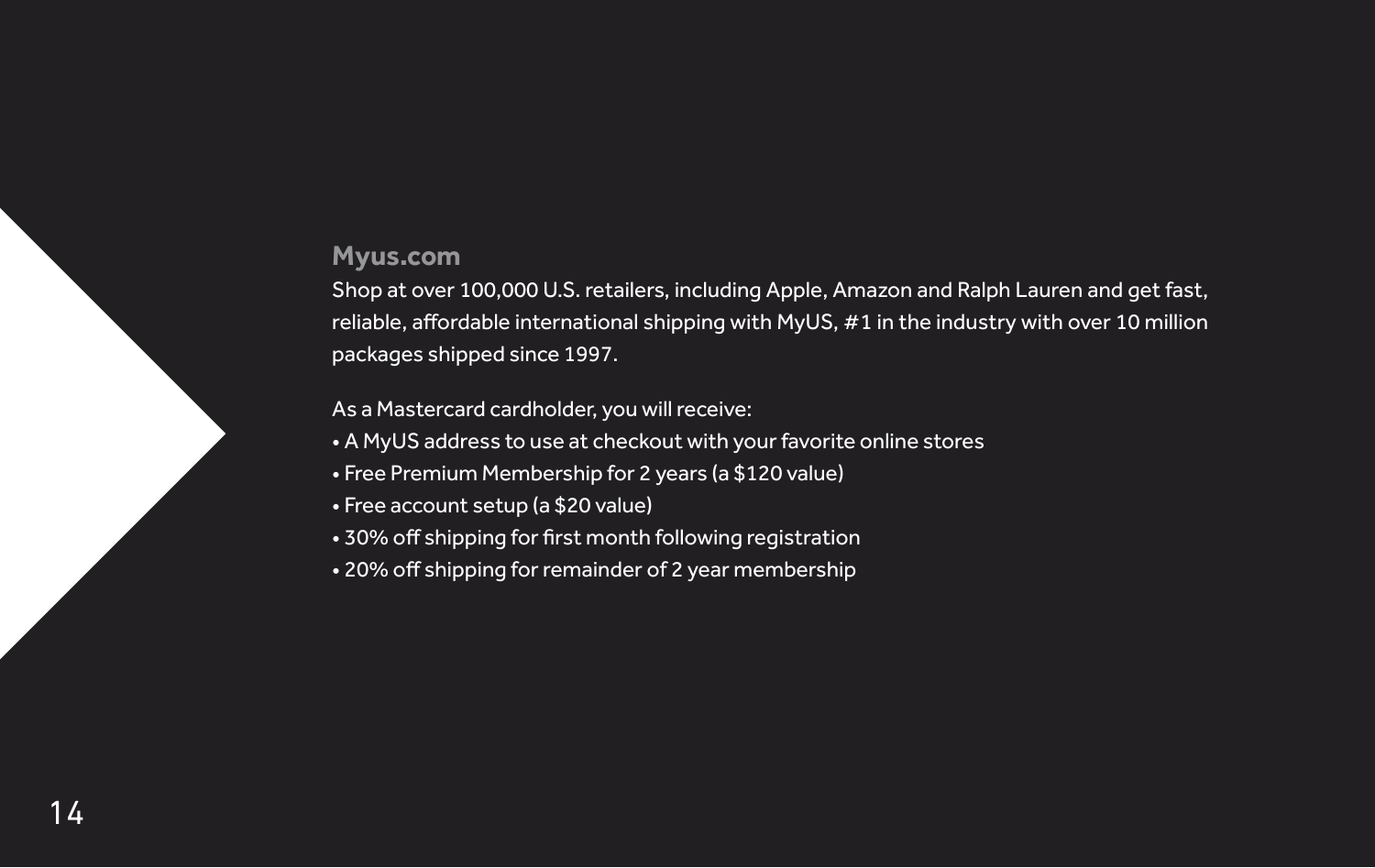### **Farfetch**

With over 3,000 different luxury fashion brands, Farfetch offers an unrivalled range of incredible products from the world's best designers and boutiques.

Enjoy same-day delivery\* as well as click and collect services for added convenience. You can now enjoy:

• 10% o� selected items

Explore now at https://www.farfetch.com/ \*In select cities in MEA

**How To Redeem** Simply use the code MASTERCARD10 upon checkout. This discount is eligible o� full priced items only. T&C apply

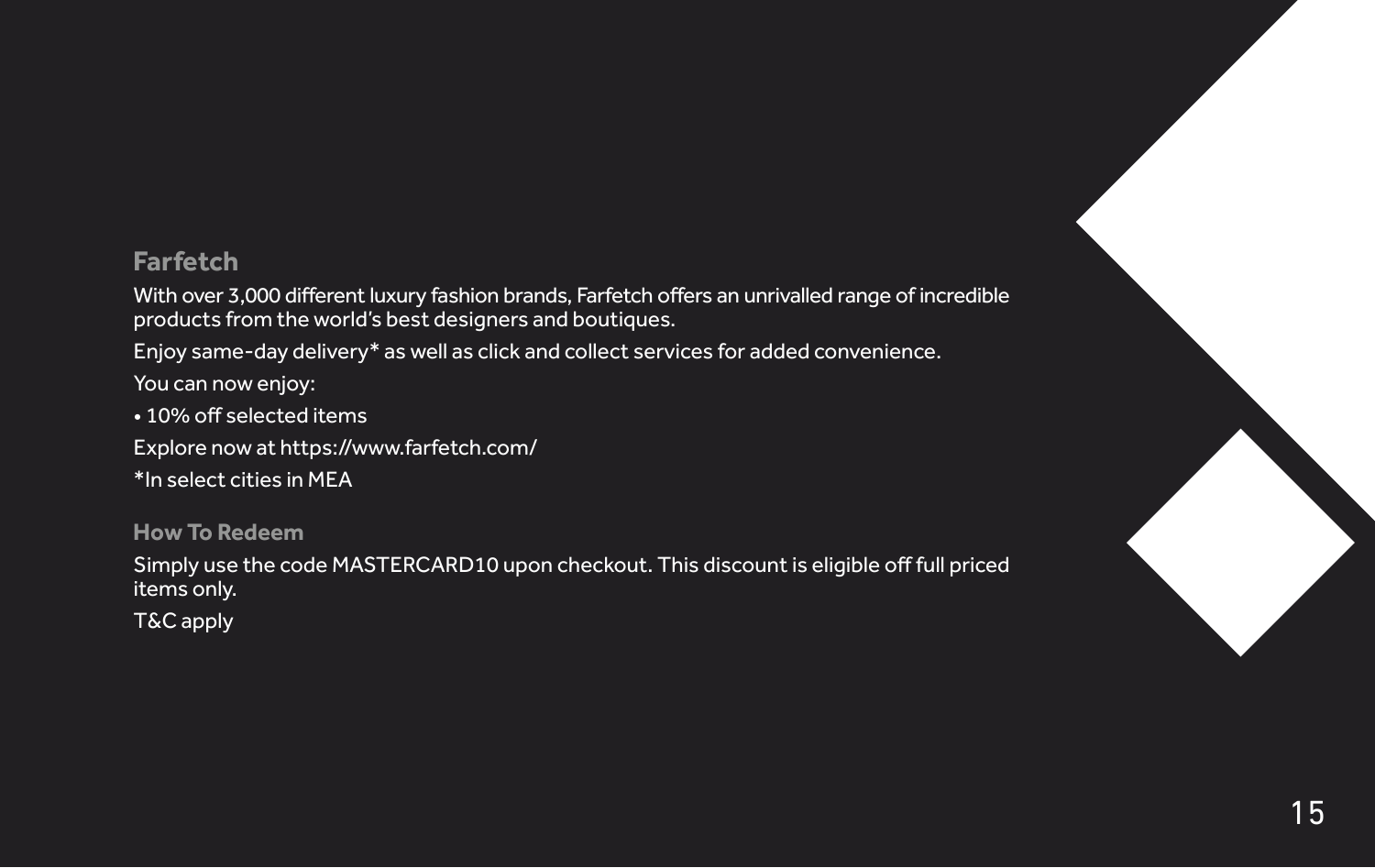### **Bicester village**

The Bicester Village Shopping Collection is defined by its luxury brands, charming open-air 'village' settings, a welcoming and superior service, a calendar of events and, not least, exceptional value for money. World-leading brands offer savings of up to 60%, and sometimes more, on the recommended retail price, in their own luxuriously appointed boutiques, all year round. World Mastercard cardholders can get access to: • VIP invitation (to be exchanged for a VIP card that offers an additional 10% discount on purchases in participating boutiques)

- 15% discount on shopping packages
- 15% discount on chau�eur drive experience at participating villages
- 15% discount on Shopping Express
- Access to VIP lounges (subject to availability)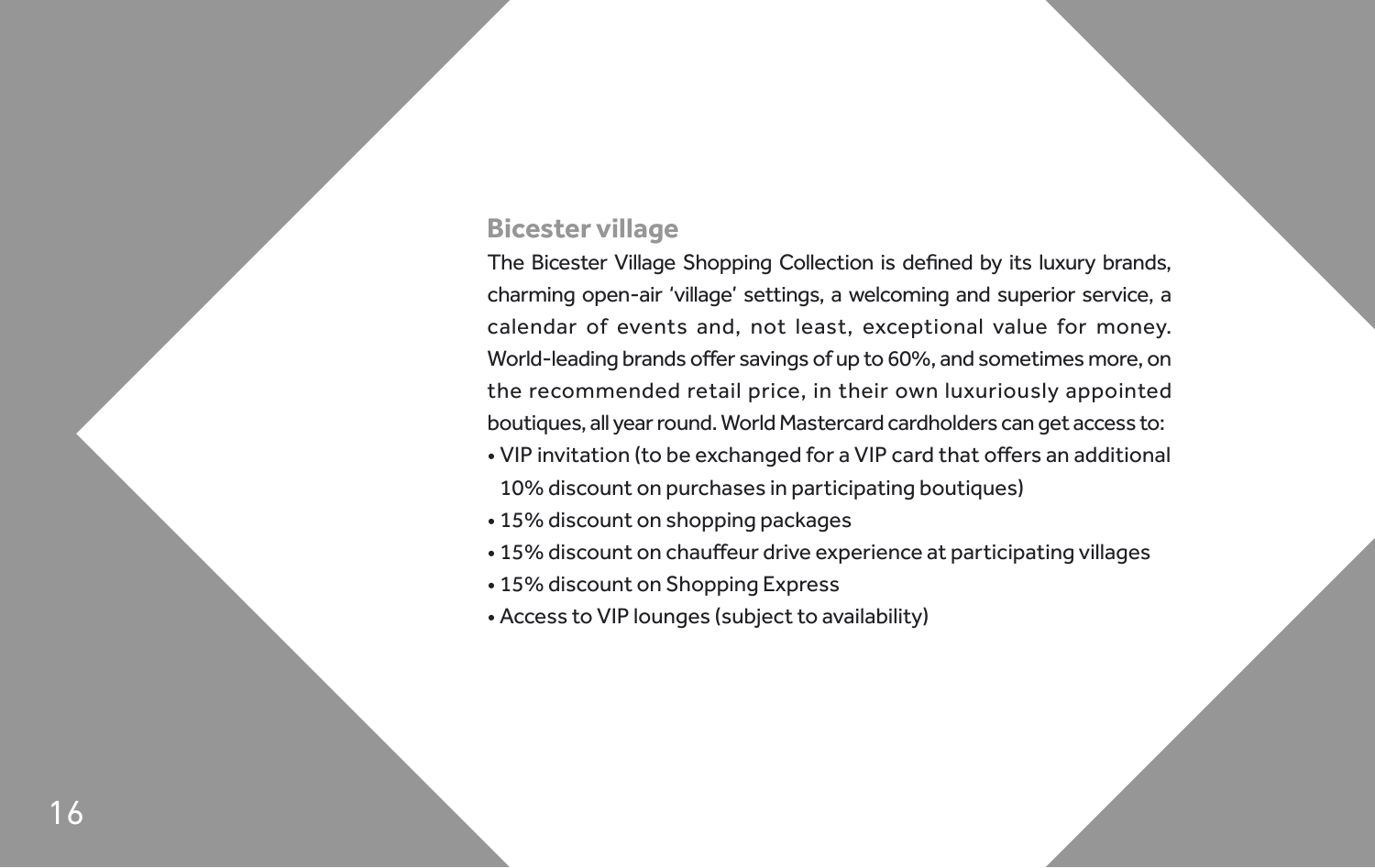### **All of this and more is available at the following villages:**

- Bicester Village London, UK
- Fidenza Village Milan, Italy
- Ingolstadt Village Munich, Germany
- Kildare Village Dublin, Ireland
- La Roca Village Barcelona Spain
- Las Rozas Village Madrid, Spain
- La Vallee Village Paris, France
- Maasmechelen Village Brussels, Belgium
- Wertheim Village Frankfurt Village

### **How To Redeem** click here to avail these o�ers.

- O�er valid for World Elite, World, and Platinum Mastercard cardholders
- Full payment for purchase/s must be made with a credit or debit card issued by a �nancial institution in Middle East or Africa •Merchant T&Cs apply
- •Mastercard has the right to amend the o�er or these terms & conditions at any time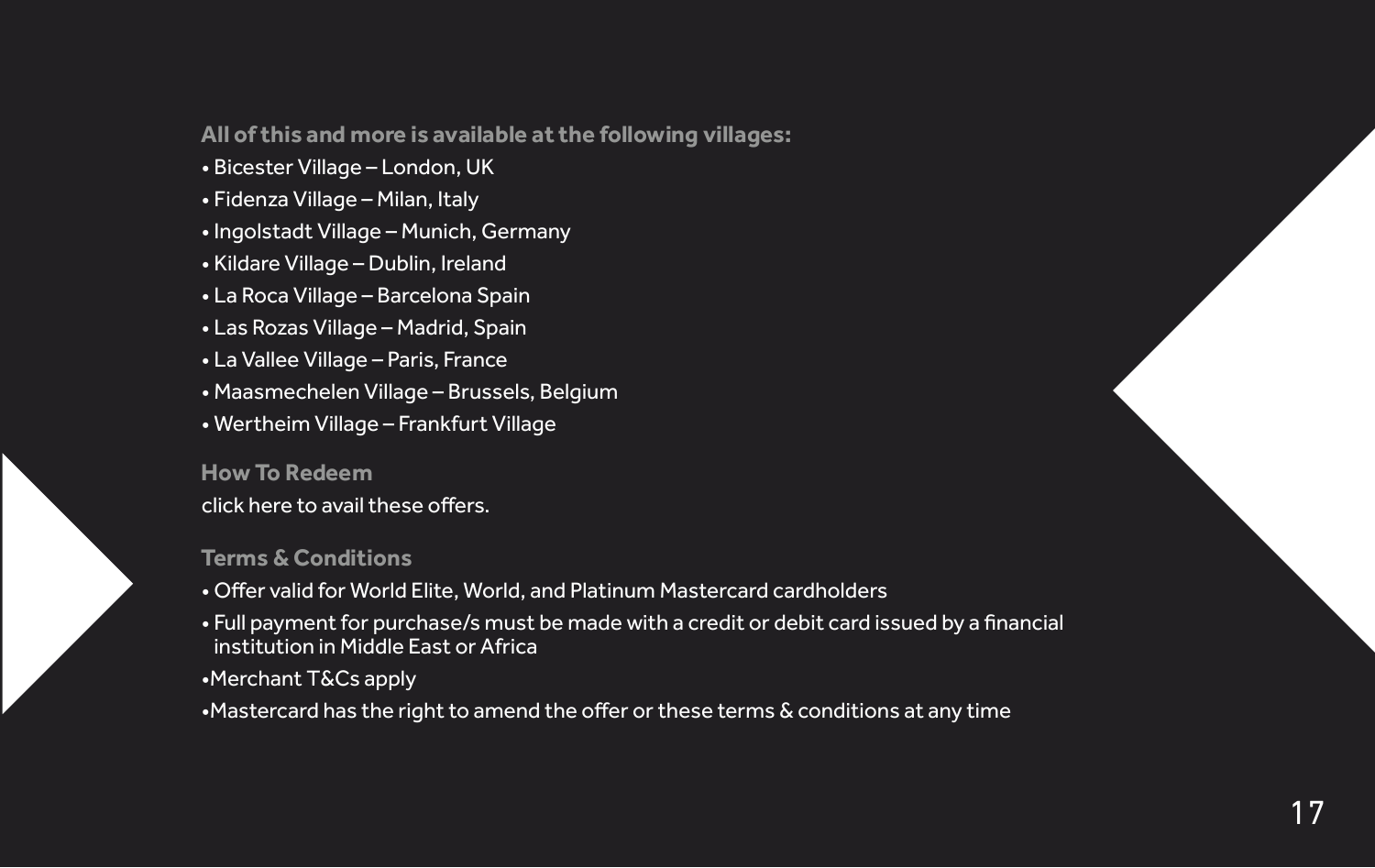**Travel inconvenience insurance** Iravel doesn't always go as planned. If you encounter an obstacle, you shouldn't have to face<br>the inconvenience alone. Whether your luggage goes amiss or flight delays interrupt your plans, World Mastercard® can compensate you for:

- Baggage loss up to SAR 11,250
- Baggage delay For delays in excess of 4hours, SAR 1,125
- Trip cancellation up to SAR 28,125
- Trip curtailment SAR 28,125
- Trip delay For delays in excess of 4 hours, SAR 1,125
- Missed departure SAR 1,125

Mastercard does not undertake any insurance business or acting as an insurer, insurance broker, insurance advisor or insurance agent. MetLife AIG ANB Cooperative Insurance Company, and not Mastercard, is providing the relevant insurance bene�ts. Mastercard does not advise any person on the merits of buying, selling, subscribing for, or underwriting a contract of insurance.

The insurance program is conducted as a necessary part of other services provided by Mastercard in the course of its business. Aside from fees related to its services provided pursuant to this bene�ts program, Mastercard does not collect a fee or other remuneration collected for this insurance program directly from Mastercard cardholders.

### **How To Redeem**

Simply click here to file a claim online.

For full details on coverage and contact information click on Terms & Conditions below.

- All insurances are subject to T&Cs and can be altered with notice by Mastercard®
- Only applicable for certain markets in Middle East and Africa Download full terms & conditions.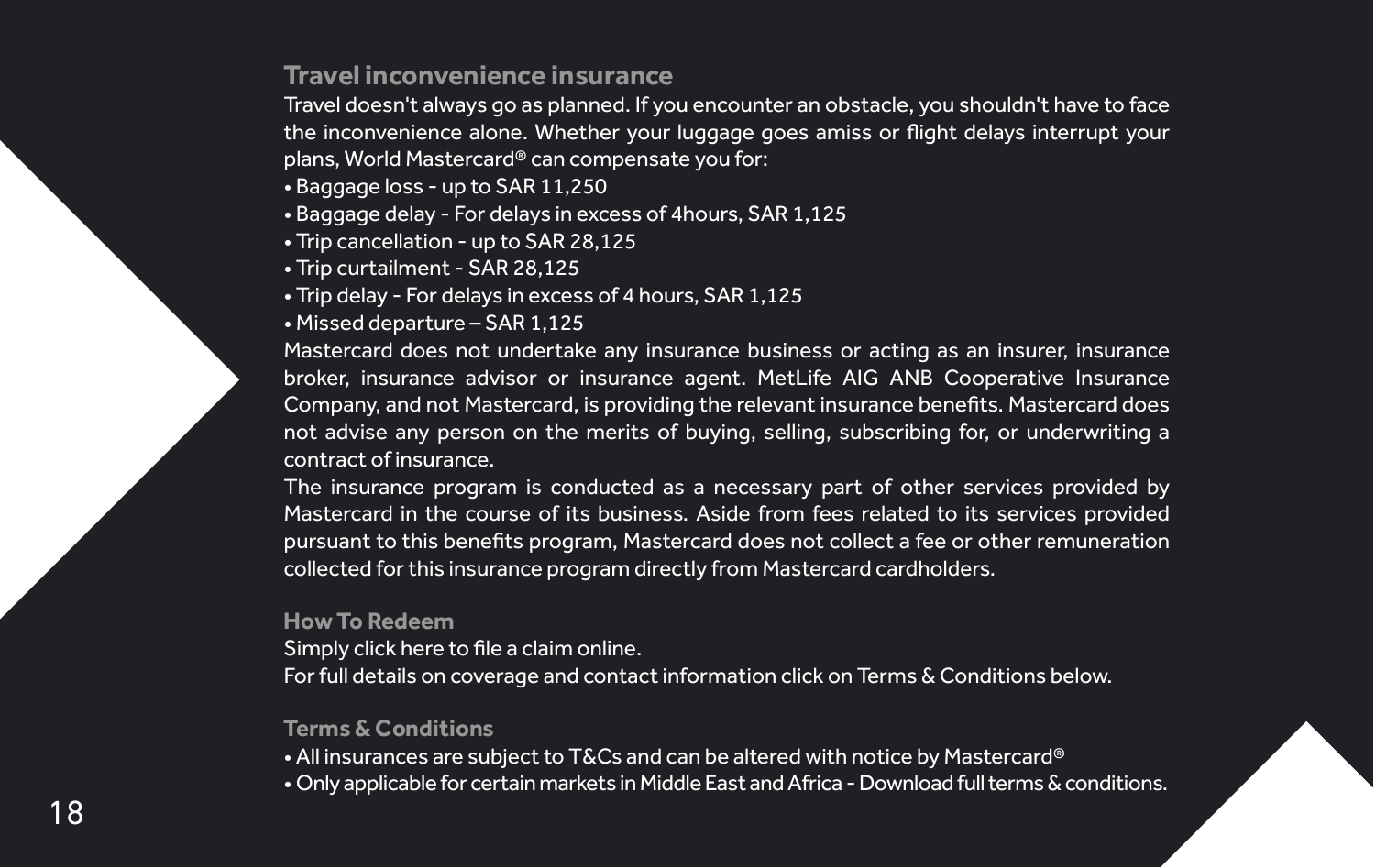**Travel medical insurance**<br>You and your loved ones deserve neace of mind every time you travel. Rest assured that you will receive compensation for medical care or emergency help if you need it. For the greatest will receive compensation for medical care or emergency map if you need it. For the greatest peace of mind, enhanced protection options are available to ensure that while you're traveling, your health and safety needs are met promptly and e�ciently. As a World Mastercard® cardholder, you get:<br>• Personal accident insurance - up to SAR 1.875.000

- 
- Personal accident insurance up to SAR 1,875,000 Emergency medical evacuation and repatriation up to SAR 1,875,000
- Medical emergency expenses up to SAR 1,875,000
- Daily in-hospital cash bene�t SAR 375 per day

Mastercard does not undertake any insurance business or acting as an insurer, insurance broker, insurance advisor or insurance agent. MetLife AIG ANB Cooperative Insurance not advise any person on the merits of buying, selling, subscribing for, or underwriting a contract of insurance.

The insurance program is conducted as a necessary part of other services provided by Mastercard in the course of its business. Aside from fees related to its services provided collected for this insurance program directly from Mastercard cardholders.

### **How To Redeem**

Simply click here to file a claim online. For full details on coverage and contact information click on Terms & Conditions below.

- All insurances are subject to T&Cs and can be altered with notice by Mastercard®
- Only applicable for certain markets in Middle East and Africa- Download full terms & conditions.